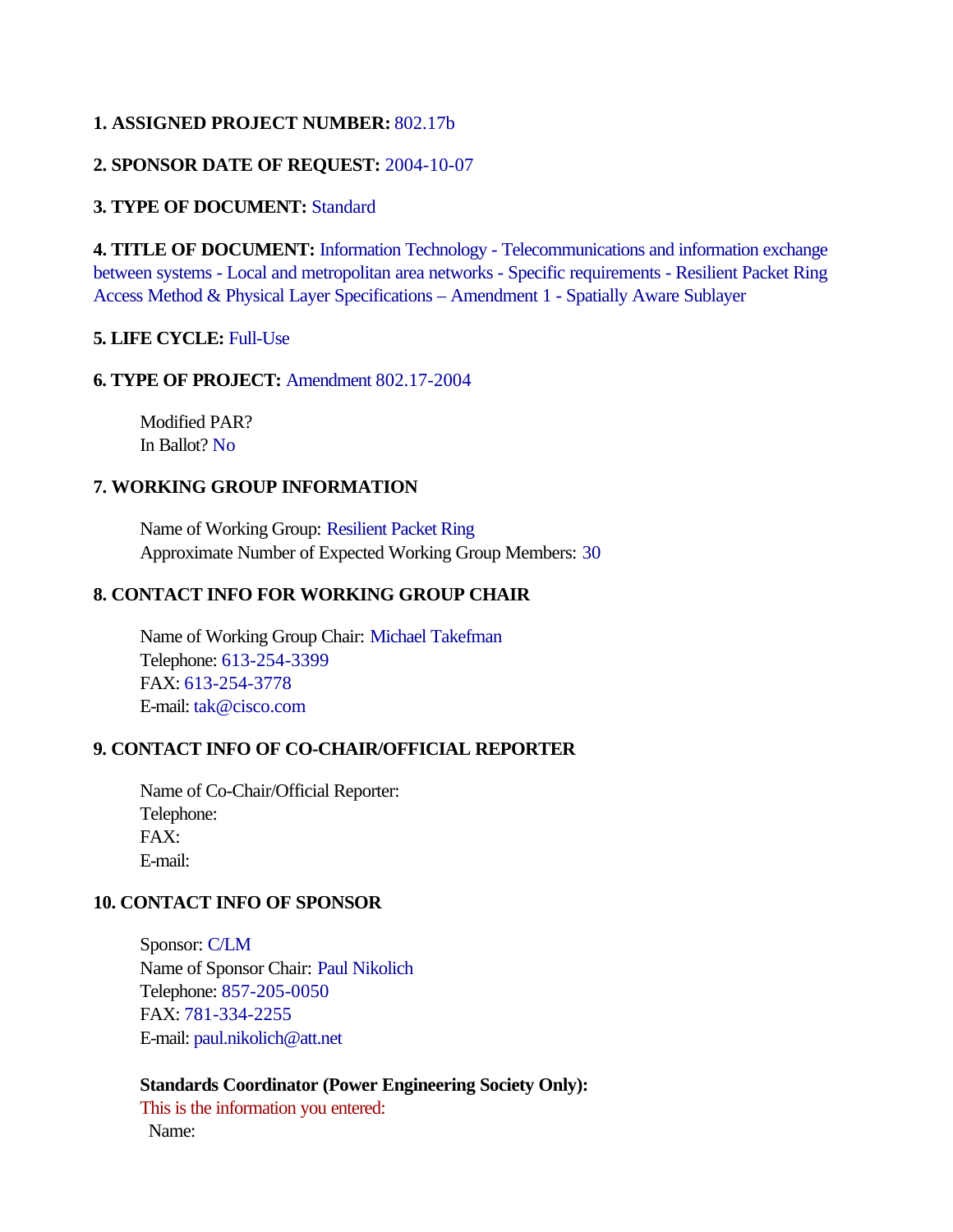Telephone: Fax: E-mail: This is the information in our database:  $\square$  Check The Box To Use This Information Name: Telephone: Fax: E-mail:

#### **CO-SPONSOR INFORMATION (THIS IS BEING SPONSORED BY TWO SPONSORS):**

Cosponsor: Name of Cosponsor Chair: Telephone: FAX: E-mail:

**Standards Coordinator for Cosponsor (Power Engineering Society Only):**  This is the information you entered: Name: Telephone: Fax: E-mail: This is the information in our database:  $\Box$  Check The Box To Use This Information Name: Telephone: Fax: E-mail:

#### **11. TYPE OF SPONSOR BALLOT:** Individual

Expected Date of Submission for Initial Sponsor Ballot: 2005-12-01

#### **12. PROJECTED COMPLETION DATE FOR SUBMITTAL TO REVCOM:** 2006-09-01

**13. SCOPE:** This project amends 802.17-2004 adding one or more new clauses defining optional extensions to support increased spatial reuse on the media. 802.17-2004 allows spatial reuse for ring local unicast transmissions, this amendment adds support for spatial reuse of other frame transmissions (e.g. remote bridging as seen in 802.1 D/Q). Changes to existing clauses of 802.17-2004 are permitted if required to support the new clauses.

Completion of this document contingent? No

**14. PURPOSE:** 802.17-2004 provides spatial reuse for ring-local unicast transmissions. This limits spatial reuse to host stations (e.g. routers) attached to the ring and precludes other devices that(eg. bridges). The amendment will extend the class of frame types and device types that can achieve spatial reuse to significantly improve bandwidth efficiency on Resilient Packet Rings.

14a. Reason: Spatial Reuse is achieved by stations stripping a frame from the media once it has reached its destination. This differs from previous 802 ring technologies where the frame was required to circulate around the entire ring. Destination stripping increases overall ring efficiency